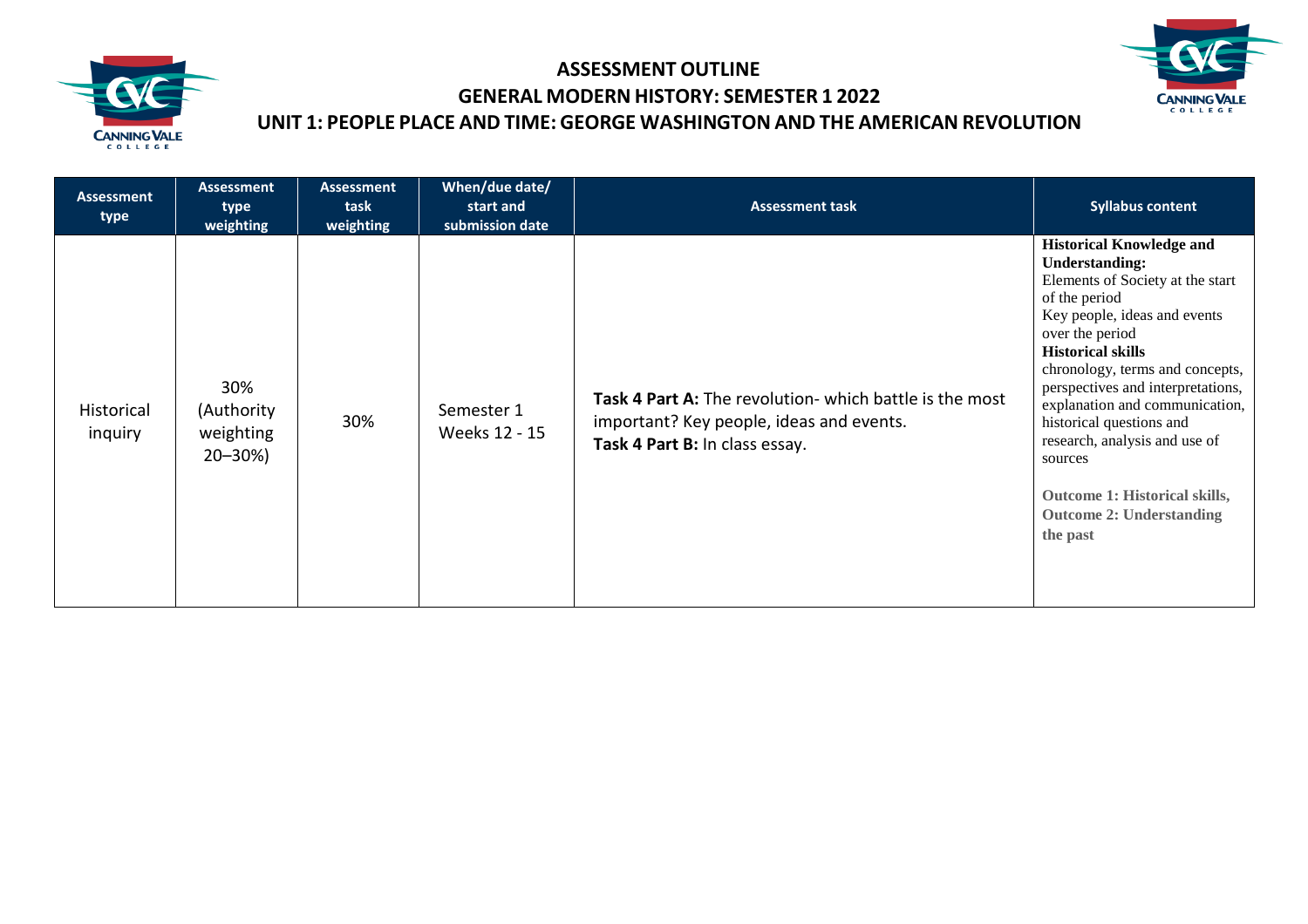



| Explanation        | 20%<br>(Authority<br>weighting<br>20-30%       | 20% | Semester 1<br>Week 9     | Task 2: An in-class scaffolded essay based on the causes<br>of the Revolution.                                                           | <b>Historical Knowledge and</b><br><b>Understanding:</b><br>Elements of Society at the start<br>of the period. Key people, ideas<br>and events over the period.<br>Consequences of continuity and<br>change over the period<br><b>Historical skills</b><br>chronology, terms and concepts,<br>perspectives and interpretations,<br>explanation and communication,<br>historical questions and<br>research,<br>Outcome 1: Historical skills,<br><b>Outcome 2: Understanding</b><br>the past |
|--------------------|------------------------------------------------|-----|--------------------------|------------------------------------------------------------------------------------------------------------------------------------------|--------------------------------------------------------------------------------------------------------------------------------------------------------------------------------------------------------------------------------------------------------------------------------------------------------------------------------------------------------------------------------------------------------------------------------------------------------------------------------------------|
| Source<br>analysis | 30%<br>(Authority<br>weighting<br>$20 - 30\%)$ | 15% | Semester 1<br>Week 3     | Task 1: An in-class teacher generated source analysis,<br>using sources based on content related to foundation<br>of 13 colonies         | <b>Historical Knowledge and</b><br><b>Understanding:</b><br>Elements of Society at the start<br>of the period<br>Key people, ideas and events                                                                                                                                                                                                                                                                                                                                              |
|                    |                                                | 15% | Semester 1<br>Week 11-12 | Task 3: An in-class teacher generated source analysis,<br>using sources based on content related to the war of<br>independence outcomes. | over the period<br>Consequences of continuity and<br>change over the period<br><b>Historical skills</b><br>chronology, terms and<br>concepts, perspectives and<br>interpretations, analysis and<br>use of sources                                                                                                                                                                                                                                                                          |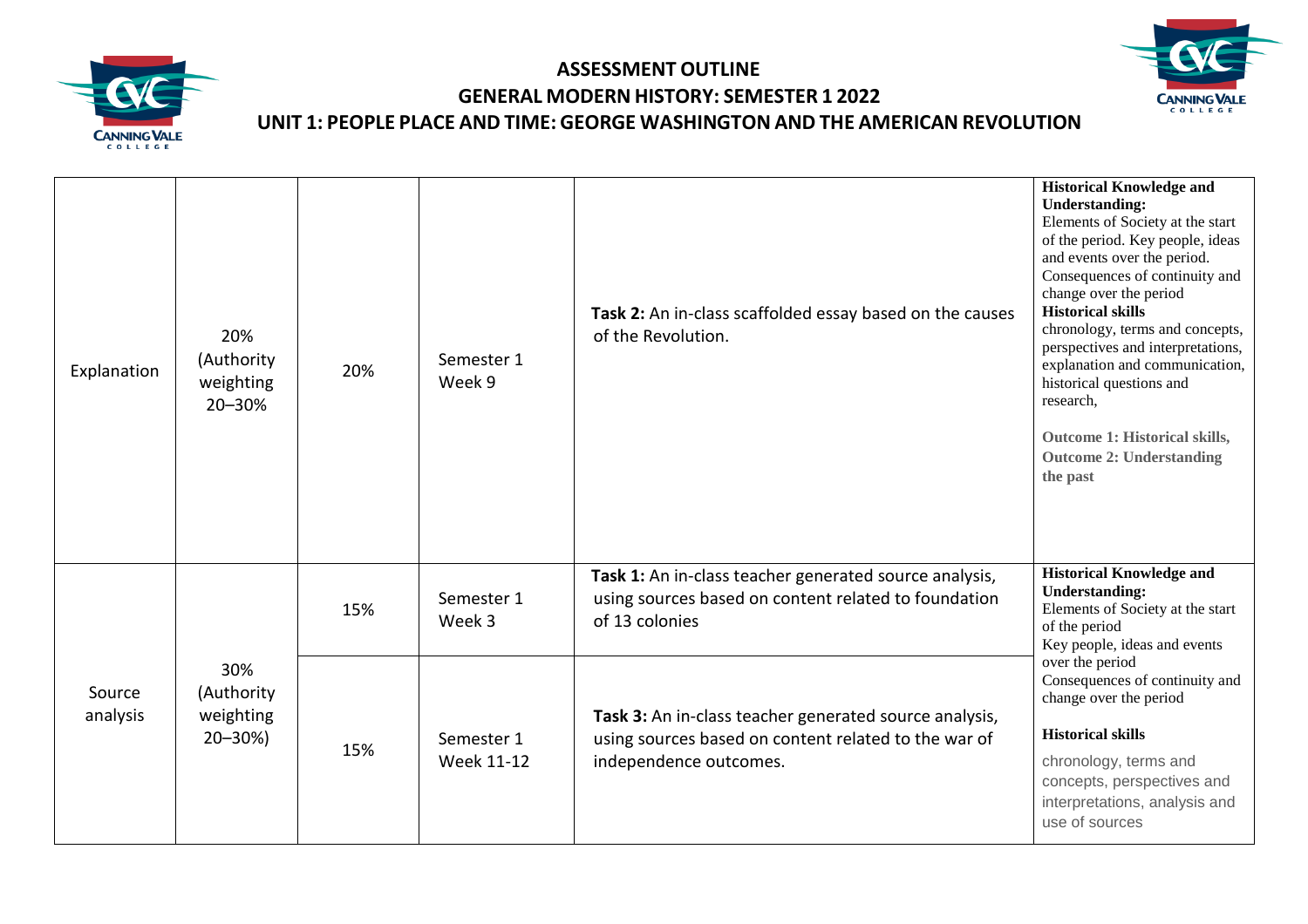



|              |                                                |      |                       |                                                                                                                                     | Outcome 1: Historical skills,<br><b>Outcome 2: Understanding</b><br>the past, Outcome 3:<br><b>Continuity and change</b>                                                                                                                                                                                                                                                                                                                                                                    |
|--------------|------------------------------------------------|------|-----------------------|-------------------------------------------------------------------------------------------------------------------------------------|---------------------------------------------------------------------------------------------------------------------------------------------------------------------------------------------------------------------------------------------------------------------------------------------------------------------------------------------------------------------------------------------------------------------------------------------------------------------------------------------|
| Test         | 20%<br>(Authority<br>weighting<br>$20 - 30\%)$ | 20%  | Semester 1<br>Week 16 | Task 5: An in-class test comprising short and extended<br>answers and closed and open questions based on the<br>content from Unit 1 | <b>Historical Knowledge and</b><br><b>Understanding:</b><br>Elements of Society at the start<br>of the period<br>Key people, ideas and events<br>over the period<br>Consequences of continuity and<br>change over the period<br><b>Historical skills</b><br>chronology, terms and concepts,<br>perspectives and interpretations,<br>analysis and use of sources<br>Outcome 1: Historical skills,<br><b>Outcome 2: Understanding</b><br>the past, Outcome 3:<br><b>Continuity and change</b> |
| <b>Total</b> | 100%                                           | 100% |                       |                                                                                                                                     |                                                                                                                                                                                                                                                                                                                                                                                                                                                                                             |